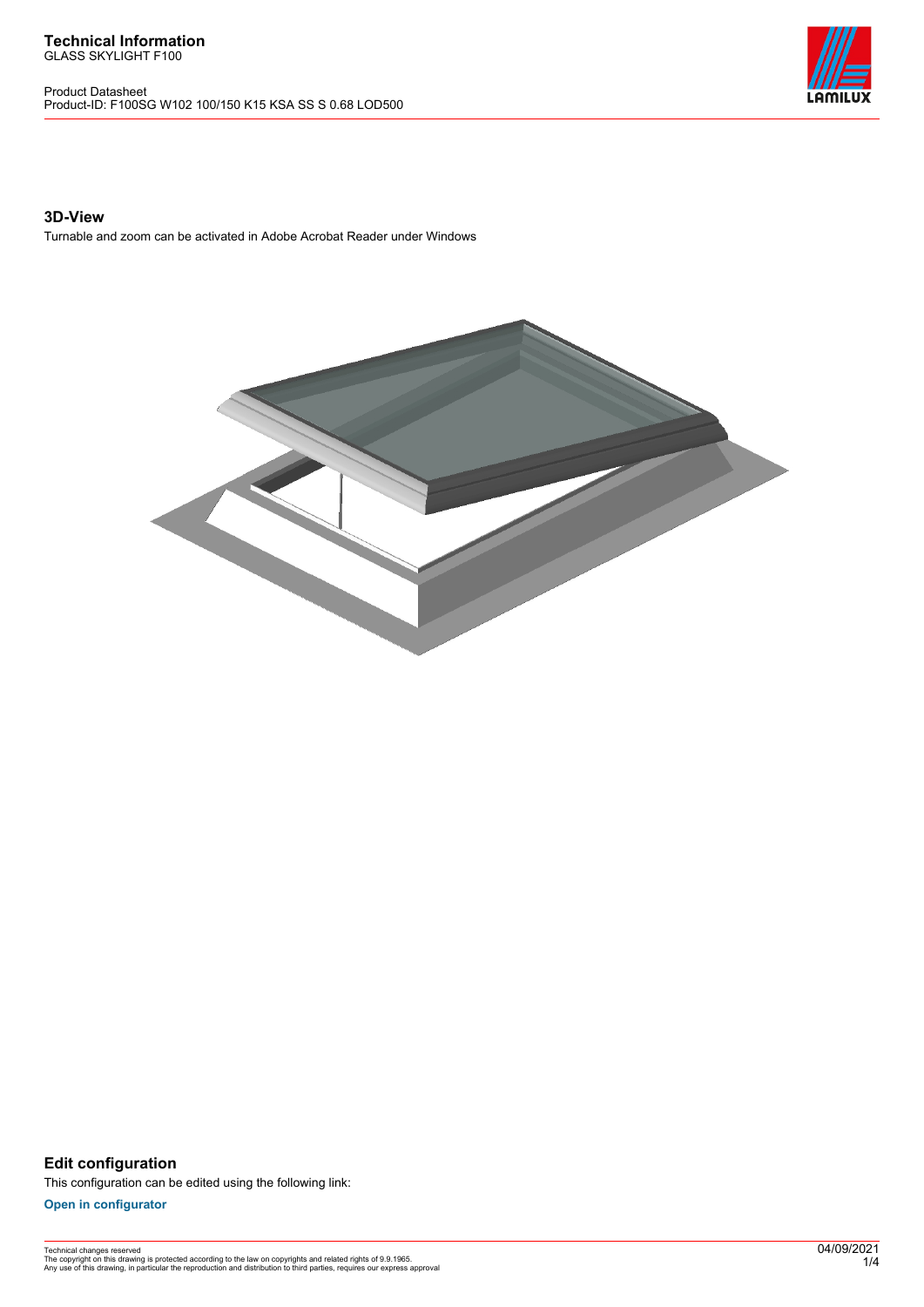Product Datasheet Product-ID: F100SG W102 100/150 K15 KSA SS S 0.68 LOD500



## **Product Features**

| <b>Attribute</b>                               | Value                                                           |
|------------------------------------------------|-----------------------------------------------------------------|
| <b>GLASS SKYLIGHT F100</b>                     |                                                                 |
| product ID                                     | F100SG W102 100/150 K15 KSA SS S 0.68 LOD500                    |
| level of detail                                | <b>LOD 500</b>                                                  |
|                                                | lower LOD value = simplified selection and reduced              |
|                                                | geometry                                                        |
| <b>UPPER PART</b>                              |                                                                 |
| order size, top roof edge size (OKD) [cm]      | 100 / 150                                                       |
| clear dimension (LM) [cm]                      | 82 / 132                                                        |
| exit hatch                                     | no exit hatch                                                   |
| glazing                                        |                                                                 |
| heat transition coefficient                    | 1.1                                                             |
| colouring                                      | clear                                                           |
| glazing type                                   | heat insulation glass                                           |
| shading                                        | no                                                              |
| <b>UPSTAND</b>                                 |                                                                 |
| type of upstand                                | GRP upstand                                                     |
| height [cm]                                    | 15                                                              |
| features                                       |                                                                 |
| better heat insulation upstand                 | no                                                              |
| suspension lip for storage of the roof line    | no                                                              |
| PVC rail                                       | no                                                              |
| <b>DRIVE</b>                                   |                                                                 |
|                                                |                                                                 |
| type of drive                                  | 230 V                                                           |
| type of drive                                  | chain thrust motor                                              |
| lifting height of the drive [mm]               | 300                                                             |
| YOUR CONFIGURATION HAS THE FOLLOWING QUALITIES |                                                                 |
| OKD width                                      | 100 cm                                                          |
| OKD length                                     | 150 cm                                                          |
| LM width                                       | 82 cm                                                           |
| LM length                                      | 132 cm                                                          |
| height of upstand                              | 15 cm                                                           |
| thermal transition Ug                          | ca. 1.1 W/(m <sup>2</sup> K)                                    |
| noise insulation level Rw,p                    | ca. 38 dB                                                       |
| light transmission T                           | ca. 80 %                                                        |
| energy transmission                            | ca. 57 %                                                        |
| opening devices                                | chain thrust motor                                              |
| lifting height                                 | 300                                                             |
| voltage                                        | 230 V                                                           |
| snow load                                      | 0.68 kN/m <sup>2</sup> (assumption and basis of interpretation) |
| product standard                               | EN 1873-2                                                       |
| fall-through protection                        | fall-through proof (according to GS BAU 18)                     |
| construction material class upstand            | E (according to EN 13501-1)                                     |
| construction material class glazing            | A1 (according to EN 13501-1)                                    |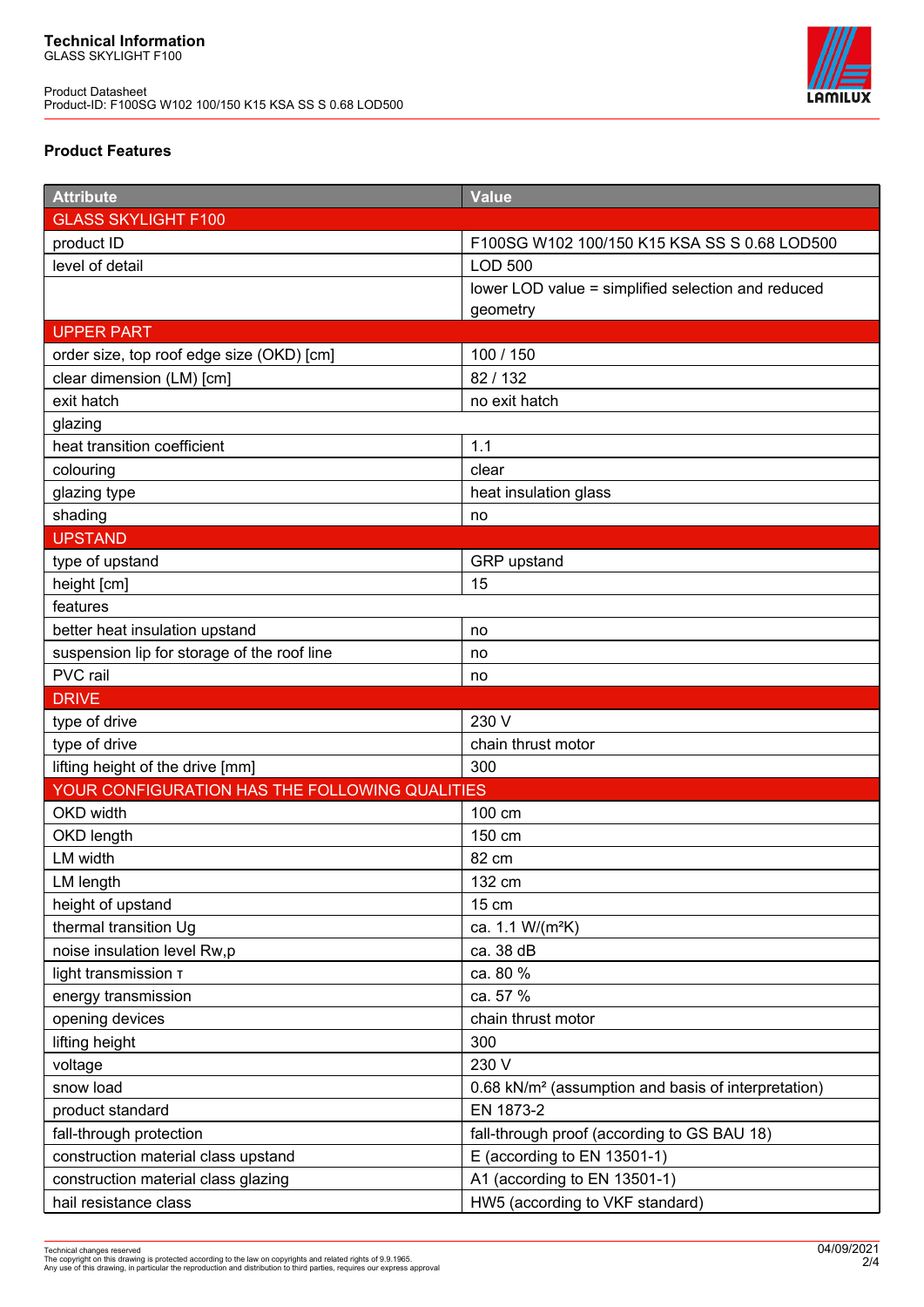#### **Technical Information** GLASS SKYLIGHT F100

Product Datasheet Product-ID: F100SG W102 100/150 K15 KSA SS S 0.68 LOD500



**Attribute Value** 

NOTE! After checking the local conditions, the design of the glazing and the drive may have to be adjusted.